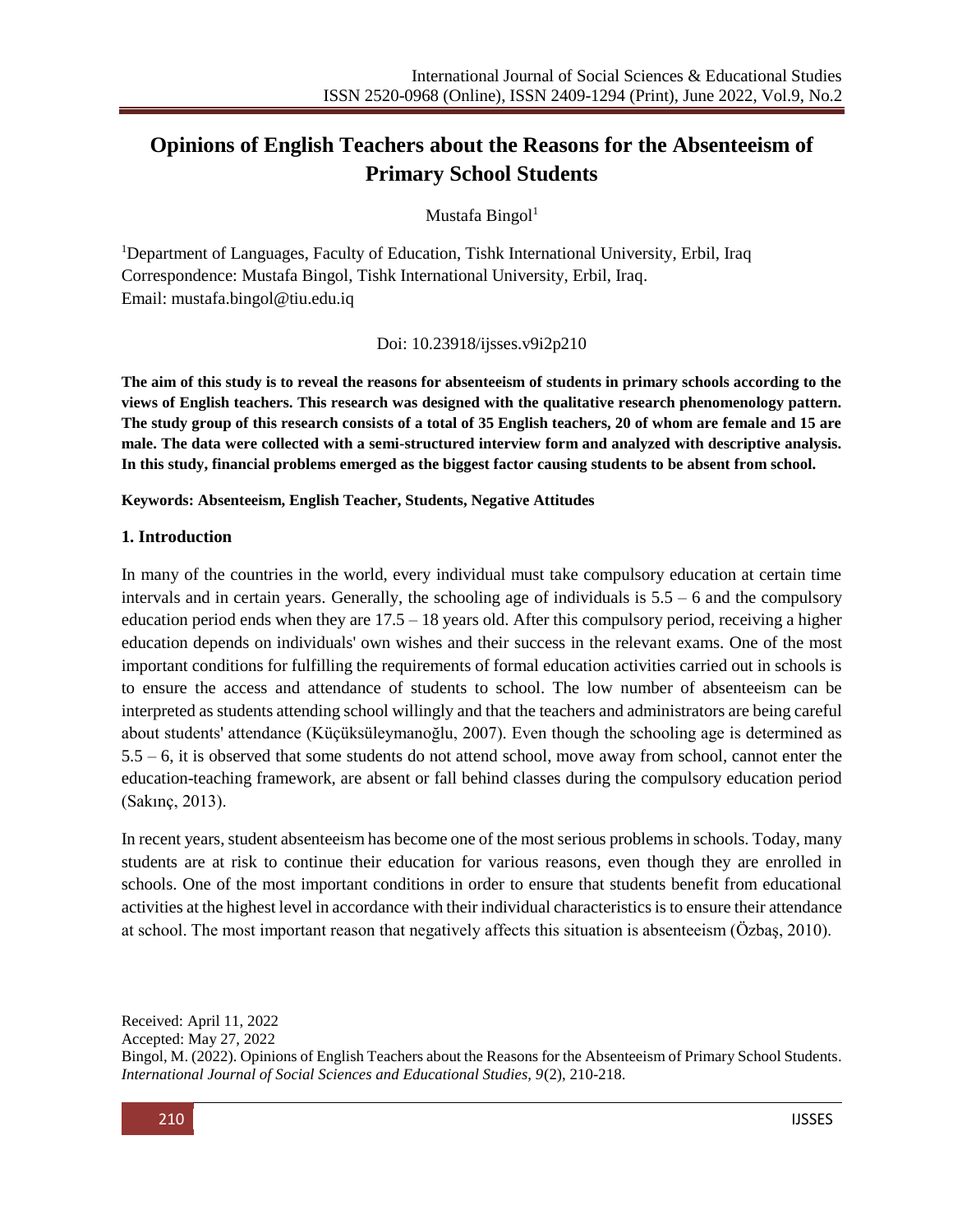There is no single reason for absenteeism, which is an undesirable student behavior. Absenteeism for school can be caused by many factors such as physical, psychological and social (Altınkurt, 2008). Although absenteeism is a symptom of a student's negative feelings towards school, only negative emotions are not a sufficient reason for absenteeism. The presence of many factors together or alone may cause the student to stay away from school or to be absent (Pehlivan, 2006).

Attitude consists of feelings, thoughts and behaviors related to an object (Aral, Bayram & Celik, 2017). However, these dimensions are not independent of each other. When an individual has a positive attitude towards a person or an object, s/he will be inclined to behave positively towards that person or object, to approach it, to show closeness, to support it and to help it. On the other hand, an individual with a negative attitude towards an object will tend to be indifferent to or move away from that object, criticize it, and even damage it (Uzun & Sağlam, 2006). Many factors such as the physical conditions of the school, the failure to organize school activities in a way that every child can participate in, the collection of difficult lessons in the same day and many management activities such as the authoritarian attitudes of school administrators cause absenteeism for school. Therefore, in order to ensure the attendance of children at the school, it is of great importance for the student to develop positive attitudes towards the school through a number of in-school activities (Özbaş, 2010).

When the Turkish literature is reviewed, there are many studies on the absenteeism of primary and secondary school students (Altınkurt, 2008; Danaoğlu, 2009; Küçüksüleymanoğlu, 2007; Öztürk, 2014; Sakınç,.2013). In the qualitative and quantitative studies conducted, the reasons for absenteeism of children in the primary school age group are mostly due to health status and family factors (İpek, 2018; Kadı, 2000; Özbaş, 2010; Star, 2011). When the results of the studies are examined, it is seen that the reasons for the absenteeism and negative attitude of secondary school students to school are similar. The most common causes of absenteeism were identified as insufficient social activities at school, negative attitudes of teachers towards them and negative health conditions (Adıgüzel & Karadaş, 2013; Girgin, 2016; Gökyer, 2012; Öztekin, 2013; Sönmez, 2009; Şanlı, Altun, Tan, 2015).

However, the changing situations in the world and countries day by day; can pose an obstacle for students to come to school and different reasons cause students to be absent from school. For this reason, it is important to reveal the reasons for students' absenteeism from an innovative perspective. With the research, examination and analysis of the reasons to be put forward, absenteeism from school will be prevented and a contribution to the literature will be provided.

The aim of this study is to reveal the reasons for absenteeism of students attending primary schools according to the views of English teachers. It will be tried to determine whether the opinions of the teachers participating in the study change with differences such as gender, professional experience, branch or socioeconomic status of the place where the school is located.

## **2. Method**

In this section, information about the research model, study group, measurement tools used in the research, collection and analyzing of the data are given.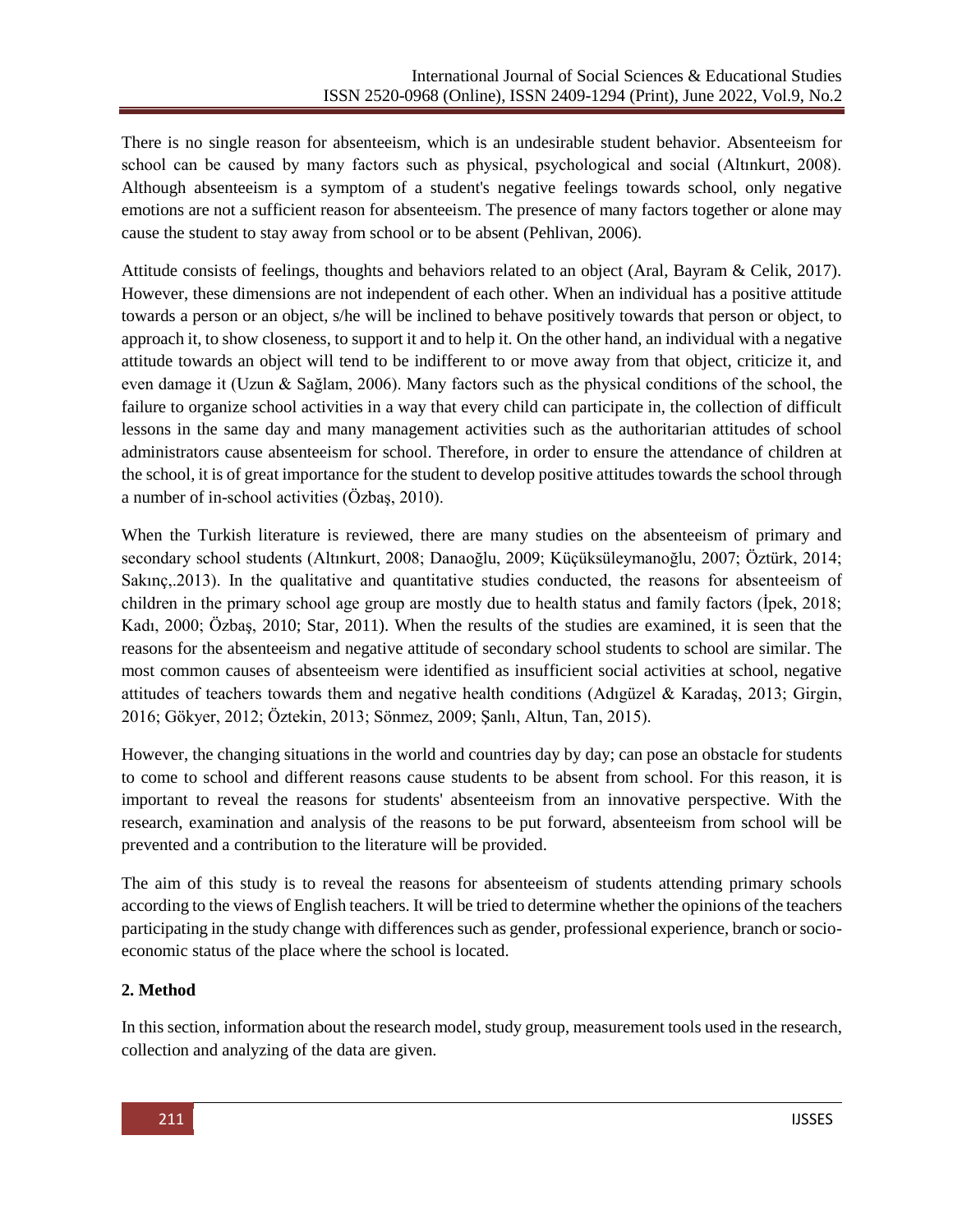### **2.1 Research Model**

This research is designed with a qualitative research phenomenology pattern. "The phenomenology design focuses on phenomena that we are aware of but do not have an in-depth and detailed understanding of. Phenomenology constitutes a suitable research ground for studies that aim to investigate facts that are not completely unfamiliar to us and that we cannot fully comprehend" (Yıldırım & Şimşek, 2008).

In this study, a qualitative research method was used. According to Patton (2002), qualitative research is a research process in which researchers try to understand the facts they are working on as they really are. Maxwell (1996) indicates that there are basically five ways to reach this goal: a) the participants in the research in which they live to ensure that they are understood depending on their own experience of the natural environment, b) participants in the research, environment variables, understanding of the impact of their actions, c) the identification of unintended effects belonging to the research phenomenon, d) within the researched phenomenon where understanding the process or action carried on, and finally, e) the presentation and understanding of causal explanations and links for patients.

In this study, the Case Study model was adopted as a research model. The most basic feature of a qualitative case study is an in-depth study of one or more situations. That is, various variables related to a state (environment, method, event, process, etc.) it is examined with a holistic approach. It focuses on how these situations are affected by what. Case studies are one of the most frequently used types of qualitative research (Shuttleworth, 2008). The most commonly used method in qualitative research is the interview method (Yıldırım, 2005).

#### **2.2 Working Group**

Purposeful sampling is a technique used for the identification and selection of information-rich cases for the most effective use of limited resources (Patton, 2002). The study group of this research consists of a total of 35 English teachers, 20 of whom are female and 15 are male in Adana Province in the 2021-2022 academic year.

| Variables          | Subvariables                   | Frequency                   |
|--------------------|--------------------------------|-----------------------------|
| Gender             | Man                            | 15                          |
|                    | Woman                          | 20                          |
| Seniority          | $1-5$                          | $\mathcal{D}_{\mathcal{L}}$ |
|                    | $6 - 15$                       | 18                          |
|                    | $16 - 25$                      | 11                          |
|                    | 26 and over                    |                             |
| Level of Education | <b>Faculty of Education</b>    | 32                          |
|                    | Faculty of Science and letters | 3                           |

Table 1: Demographic information of the English teachers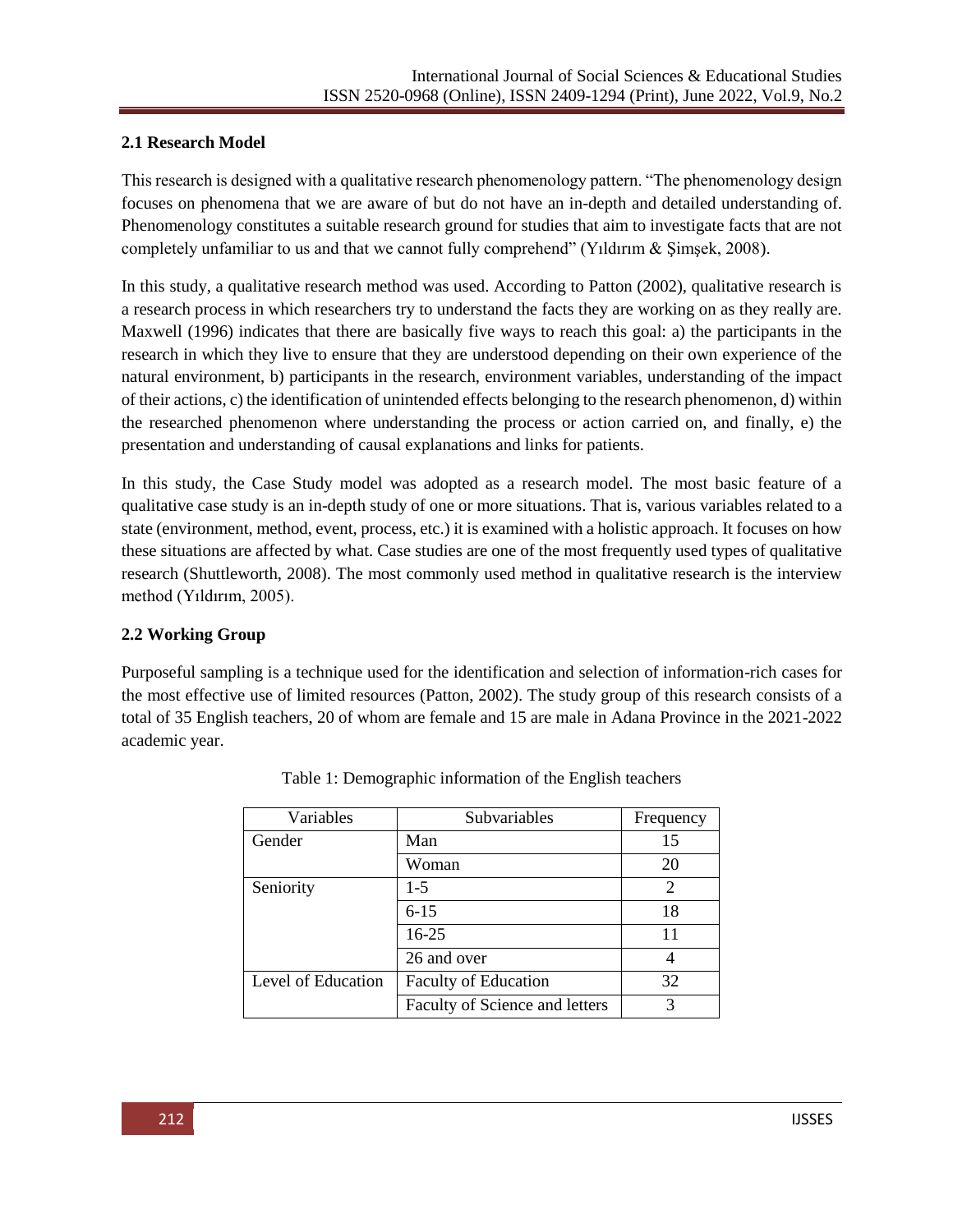## **2.3 Data Collection Tool**

In this study, it is aimed to get the opinions of administrators and teachers about the reasons that cause students' absenteeism from school. Therefore, a semi-structured interview form was created to collect data in line with the purpose of the research. Then, short-term face-to-face interviews were conducted to explain their views. The semi-structured interview form consists of two parts. In the first part, there are questions about the personal information of the interviewed participants, whether they have students' absenteeism from school. In the second part, there are questions that reveal the l experiences of students' absenteeism from school. These questions were prepared after analyzing the literature.

## **2.4 Analysis of Data**

It was ensured that the questions created by the researcher were sufficient in revealing the opinions of 35 English teachers about students' absenteeism from school. The data obtained from the semi-structured interview form used in the research were examined and it was tried to reveal the thoughts of the teachers about students' absenteeism from school. The opinions stated by the teachers for each question were written and each teacher was named as a participant and written in the form as (K). Since not every teacher expressed an opinion for each question, the teachers who did not answer were not included in the system. "Descriptive analysis is used in the processing of data that does not require in-depth analysis. The data obtained in the descriptive analysis are summarized and interpreted according to previously determined themes" (Yıldırım & Şimşek, 2005).

## **3. Results**

In this part of the research, the findings created with the data obtained from the data collection tools are included. As it can be seen, some of the main reasons for students to be absent from school may be compulsory while some other reasons are only arbitrary. Some of the students not only are absent from school but also don't exhibit behaviors related to school (studying, reading books, doing homework, etc.). Some students cannot come to school because of compulsory reasons. These students need to be helped and the barriers that prevent them from coming to school should be eliminated.

In the study, teachers were asked "What are the reasons for students' absenteeism arising from teachers". The answers from the teachers are that the students are not cared about by the teachers, the teachers are not paying enough attention to the students, the teachers are authoritative and oppressive, the teachers are discriminating among the students, the teachers are humiliating students in front of their friends, they are not able to communicate sufficiently with students, they cannot ingratiate the lesson, and cannot motivate students. In addition, some of the answers given by the teachers to this question are listed as follows:

"Some teachers humiliate the student in the classroom environment due to insufficient classroom management. (T4)"

"If the student does not like the teacher (T9)"

"The teacher is oppressive and authoritarian. (T23)"

"The student is afraid of the teacher. (T33)"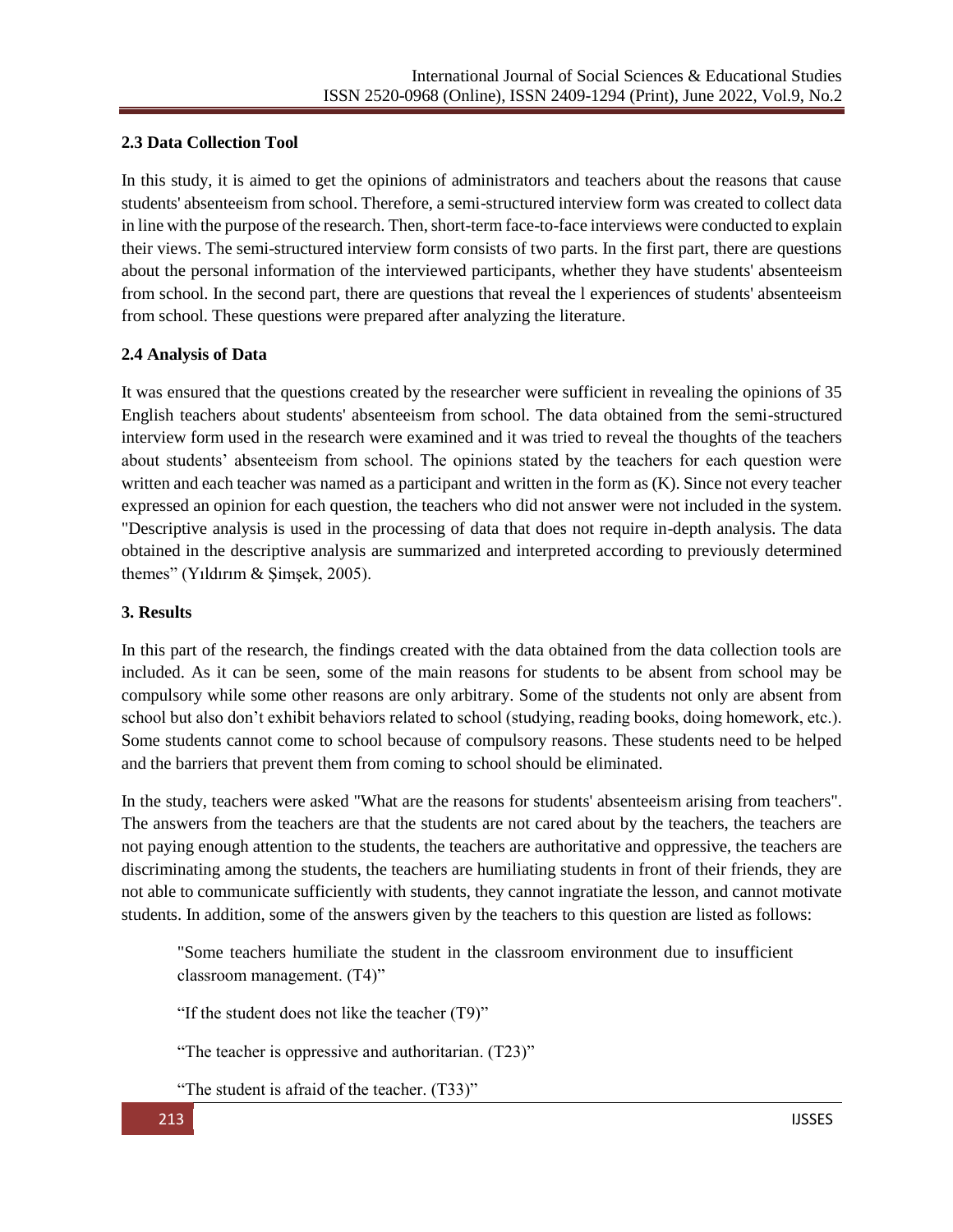"Students develop the behavior of not going to school when they don't do their homework correctly. (34)".

"The communication environment between teachers and students does not develop decently. Because the aim of teachers is to implement the lessons. (T24)"

Teachers do not get the opportunity to guide students and investigate the reason for their absences. (29)"

In the study, teachers were asked "What are the family-related reasons for students' absenteeism". The answers from the teachers are about the cultural level of the families, their disregard for education, their reluctance to send their girls to school, financial reasons, unemployment, children having to work, the situation of children in divorced families, children' psychological disorders, being exposure to domestic violence, having a lot of children in the family etc. In addition, some of the answers from the teachers are listed below:

"Some families do not want to send their children to school. (T1)"

"In families with many children, there are those who cannot go to school because they have to take care of their younger siblings. (T7)".

"They cannot come to school because they have to work in the field or in other jobs. (T15)"

"Families do not attach the necessary importance to education. (T22)".

"In some families there are children who are subjected to violence. Children who are mentally depressed due to their broken families do not want to come to school. (T32)".

In the study, teachers were asked "What are the individual reasons for student absenteeism?" The answers from the teachers are sorted as; the students are sick physically or psychologically, they don't like school, they don't want to get education, they worry about the future, their families don't give importance to education, the student has to work in a job, low academic achievement, etc. Some of the answers given by the teachers are listed below:

"Some of our students are unable to come to school due to their illness and treatment process. (T12)"

"Some students do not want to be in school. (T17)"

"Students who do not like school, who are exposed to peer bullying at school, who are bored at school and who do not do homework do not want to come to school. (T34)"

"Some students cannot come to school because they have to work or look after their siblings. (T32)"

"Children whose families have a negative view of education are reluctant to come to school. (T26)"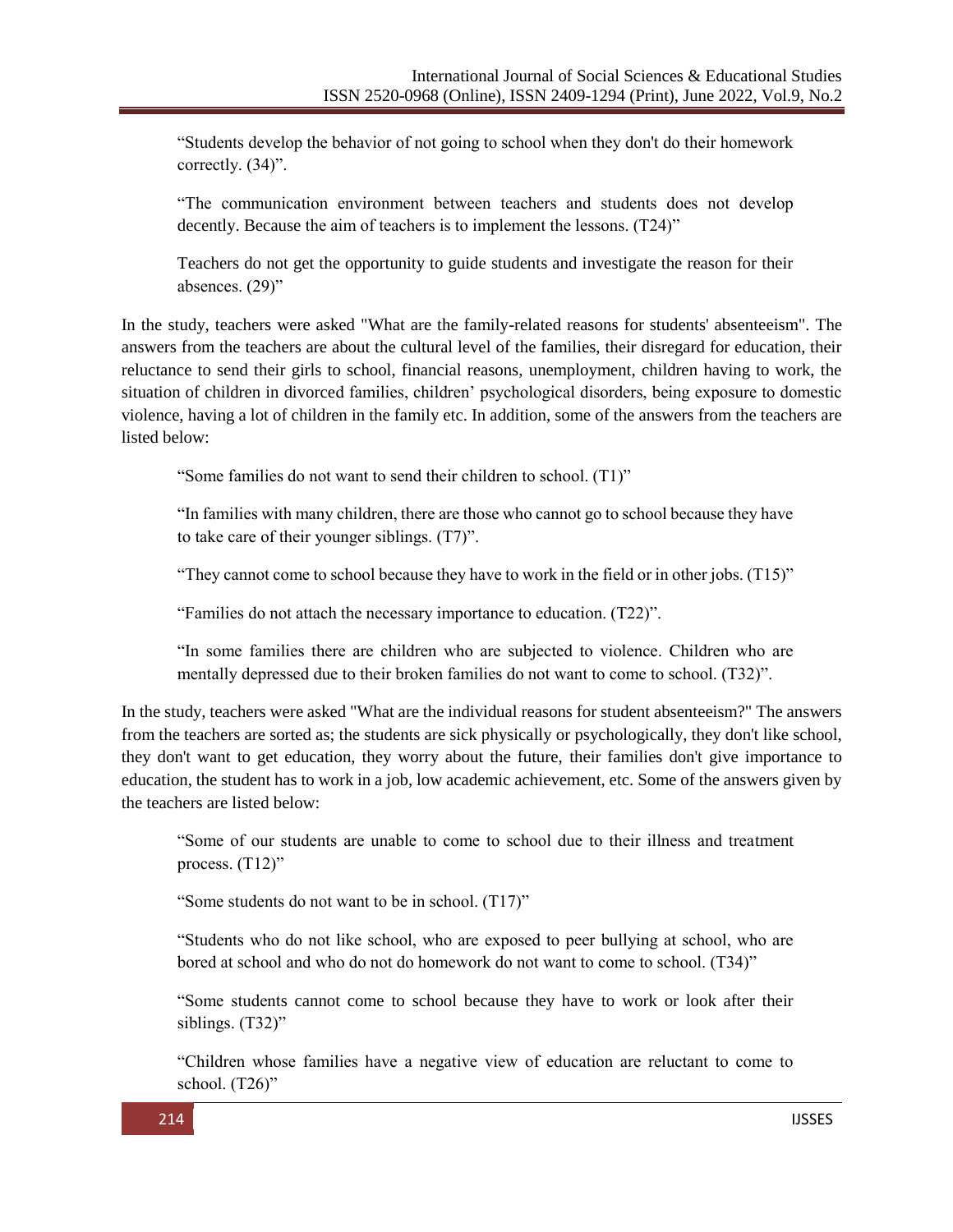In the study, teachers were asked "What are the reasons for students' absenteeism arising from health problems". The answers from the teachers are that the children have chronic diseases, some children have psychological disorders, the children have various physical disabilities, the pandemic and allergic diseases, etc. are the reasons for the absenteeism of the students. In addition, some of the answers from the teachers are listed below:

"Children with disabilities are unwilling to come to school because they cannot act as they wish at school. In addition, children with disabilities, children undergoing cancer treatment and children who have undergone surgery cannot come to school. There were also students who did not come to school due to the pandemic and allergic disease. (T26) "

"There are those who cannot come to school due to a broken arm or leg, headache or stomachache. (T14)"

As it can be seen, students cannot come to school due to some ailments they have. Students have to stay away from school because of the long treatment process for some diseases, having to go to the hospital frequently, having drugs that are used constantly in chronic diseases, pandemic and allergic diseases. Therefore, according to the opinions of the teachers, it was recommended that the schools must be designed suitably for disabled students, so that they can use them more comfortably.

#### **4. Discussion and Conclusion**

Among the components of the educational environment, there are many factors that interact directly or indirectly with students, teachers, administrators, servants, school, family, environment and education. Among these components, it is the students who are almost at the most important point (Altinkurt, 2008; Sakınç, 2013). In fact, the main reason for education is to raise awareness of new generations. In other words, it is very important for students to become conscious, grow up, learn, take responsibility and be self-sufficient. Therefore, if those who need to receive education do not come to school for various reasons, are absent or cannot carry out learning activities; it will prevent the achievement of educational goals, albeit partially. These students, who exhibit undesirable behaviors at school or do not want to come to school for various reasons, gradually leave the school and have to end their education life (Örücü  $\&$ Kaplan, 2001). Absenteeism can arise from a student's dissatisfaction with the conditions in the learning process and is accepted as an important factor that negatively affects the efficiency of the education process (Örücü & Kaplan, 2001).

In this study, it is observed that the most important factor that causes students to be absent from school is financial problems. Similarly, when the factors that cause the behaviors of not attending school are examined in the literature, it has been determined that the first reason for the absenteeism of secondary school students is family reasons, and then personal reasons, health related reasons and entourage related reasons followed respectively. İpek (2018) found a statistically significant relationship between the monthly income of the family and the reason for absenteeism from school.

It is known that the meaning ascribed by the family to education, their communication with the school, and their expectations from the school will have a positive effect on the student, thus reducing absenteeism (Şimşek, Uğurlu, & Usta, 2016). However, families with financial difficulties cannot take care of their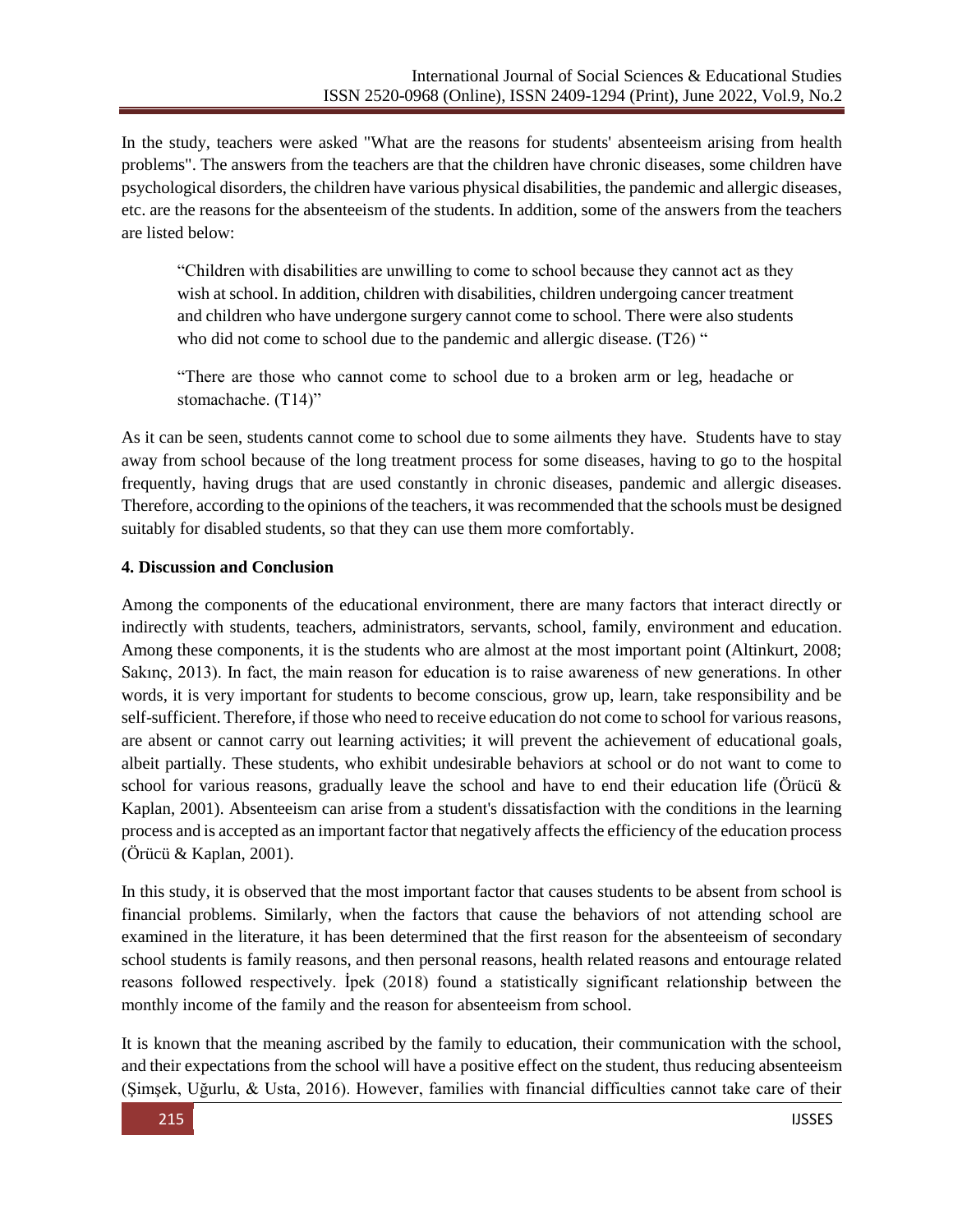children properly, and for this reason, some children are forced to work. Separation of parents, insufficient economic situation of the family, neglect of the child education by the family, failure of the family to provide the necessary conditions for the child to attend school, failure of families to meet the school needs of their children and the family's desire for the child to contribute to the home economy by making use of their workforce, and the child's inability to prepare for school on time can be listed as familial factors causing absenteeism (Ulusoy et al2005; Ozbas, 2010). Öztekin (2013), on the other hand, stated that the family reasons are the least causes for high school students' absenteeism. In some studies, the health problems of the student and the fear of failure are the leading individual factors that cause absenteeism (Hoşgör and Polat, 2015; Tutar, 2002; İpek, 2018; Öztekin, 2013; Yıldız, 2011).

In parallel with the effect of familial factors on absenteeism, the enrourage of the students and their social environment can also play a role in absenteeism. For example, it is stated that students with friends who are unsuccessful, absent or not going to school, drug addicts or committing crimes are at the biggest risk (Özbaş, 2010).

In this study, ignoring students by teachers, showing insufficient interest in students by teachers, teachers' authoritarian and oppressive attitudes, discriminating between students, humiliating students in front of their friends, insufficient communication with the students, not being able to ingratiate the lesson, not being able to motivate the students are listed as the reasons for absenteeism. As it can be seen, students do not come to school and become alienated from school for some reasons such as teachers having difficulties in finding the opportunity to communicate with students or having difficulties in communicating with students etc. The student who does not like the school, lessons, teachers, administrators, servants, friends and is not willing to go to school due to other reasons, will first of all be absent. (Ozturk, 2014). While teachers' positive attitudes and behaviors in the classroom have a positive effect on students' school engagement; Factors such as the teacher's authoritarian attitude in the classroom, the inadequacy of communication with the students, asking a performance from the student that is over his/her abilities can cause undesirable behaviors such as absenteeism (Ataman, 2001).

Gökyer (2012), stated that the children expressed the existence of humiliating or humiliating behaviors of their teachers and discriminatory practices in the classroom or within the school as the teacher-induced absenteeism reasons. The probability of students coming to class will increase in an environment where there is more communication with students, attention is paid to students, and lessons are popular. It can be said that the behavior of the teacher, who values the students, considers their needs and individual characteristics, and includes practices that make the students active in the classroom, has an effect on reducing absenteeism (Gömleksiz & Özdaş, 2013).

The student who doesn't want to go to school again and at every opportunity will have to repeat the grade and even as a result of this situation, the behavior of leaving the school will occur. Dropping out of school of a student; it will mean leaving education and training, not being able to complete compulsory education, not being able to obtain the necessary knowledge and skills, and wasting of the effort and money put forward for the training of students (Ozturk, 2014).

Knowing the underlying causes of the absenteeism problem and all kinds of measures that can be taken to eliminate these reasons; it will increase school attendance and consequently increase the number of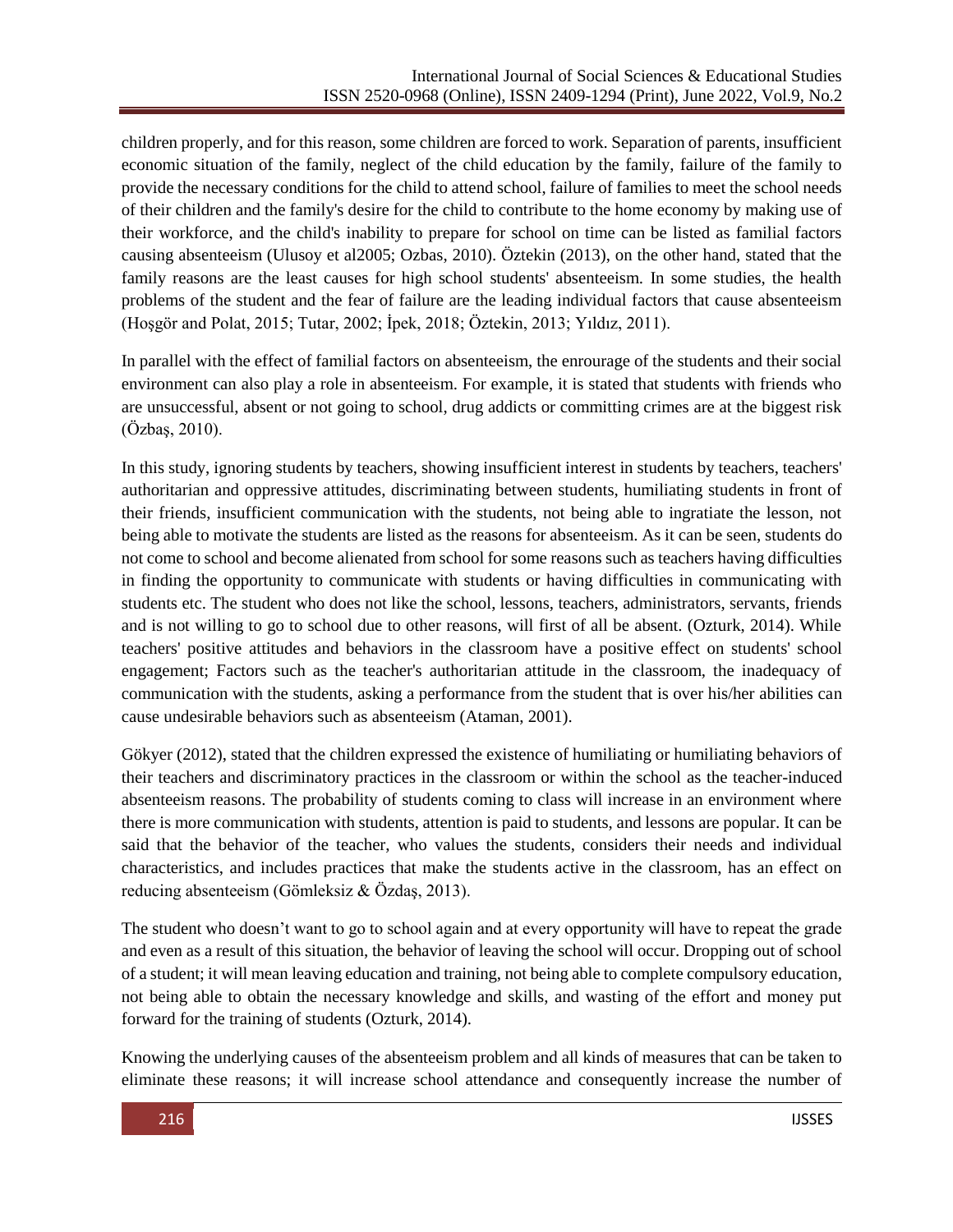individuals who have received education in the country. For these reasons, it is very important to know the absence in schools, to know the number of students who are absent, to determine the regions where absenteeism is most common, and to know the reasons for absenteeism. Revealing these situations in a simple and impartial way will provide a good understanding of the problem. The conclusions and recommendations that can be reached after the information obtained from the study were made in this way. However, it can be thought that the changing working group and the data collection tool will make the results different.

#### **References**

- Altınkurt, Y. (2008). The causes of student absences and the impact of absenteeism on academic success. *Dumlupinar University Journal of Social Sciences,* 20, 129-142.
- Aral, N., Bayram, N., & Celik, C. (2017). A study of relationship between environmental awareness and environmental attitudes among high school students. International Journal of Recent Advances in Organizational *Behaviour and Decision Sciences (IJRAOB) An Online International Research Journal*, 3, 948-955.
- Ataman, A. (2001). Behavioral problems encountered in the classroom and measures developed against them. New Approaches in Classroom Management (Ed. Leyla Küçükahmet). Ankara: Nobel Publications.
- Danaoğlu, G. (2009). *Unwanted behaviors that classroom and branch teachers face in 5th grade and their strategies for coping with these behaviors*. Unpublished Master's Thesis. Çukurova University Institute of Social Sciences, Adana.
- Göçen, A., & Kaya, A. (2019). Examples of international strategies and practices for reducing student absenteeism. *Journal of National Education, 48*(1), 353-370.
- Yıldırım, A., & Şimşek, H. (2005). *Qualitative research methods in social sciences* (5. printing). Ankara: Distinguished Publishing House.
- Patton, M. Q. (2002). *Qualitative research and evaluation methods*. 3rd Sage Publications; Thousand Oaks, CA:
- Sadioglu, O., Bilgin, A., Batu, S., & Oksal, A. (2013). Problems, Expectations, and Suggestions of Elementary Teachers Regarding Inclusion. *Educational Sciences: Theory and Practice, 13*(3), 1760-1765.
- Shuttleworth, M. (2008). Descriptive research design. Retrieved Apr 15, 2015 from Explorable.com: https://explorable.com/descriptive-research-design.
- Gömleksiz, M. N., & Özdaş, F. 2013.Evaluation of Student Absences According to the Opinions of Education Supervisors. *Electronic Journal of Social Sciences, 12*(47), 106-124.
- Küçüksüleymanoğlu, R. (2007). The strategic planning process in primary education organizations: a case study. *Journal of Policy Analysis and Strategic Studies in Education*, 2(1).
- Ministry of National Education (2015). Regulation on secondary education institutions of the ministry of national education, Official Gazette dated 1/7/2015 and numbered 29403.
- General Directorate of Primary Education of the Ministry of National Education (2011). The progressive absenteeism management (Adey) application guide for elementary. Retrieved on September 2021 from

Schools[.https://www.meb.gov.tr/duyurular/duyurular2011/Adey/Adey\\_Kilavuz\\_07\\_Eylul.pdf.](https://www.meb.gov.tr/duyurular/duyurular2011/ADEY/ADEY_KILAVUZ_07_Eylul.pdf%20adresinden%2022.12.2021)